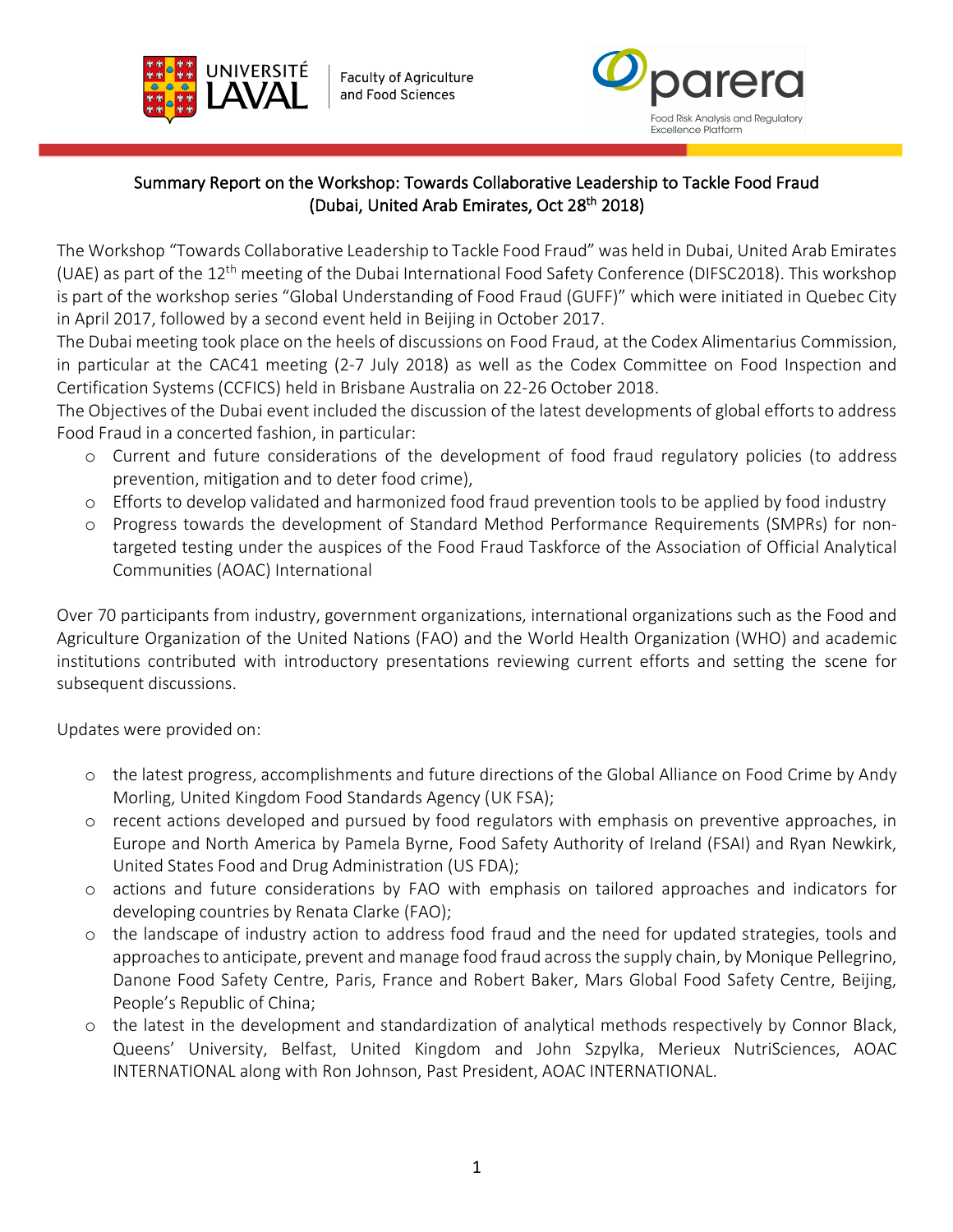Three (3) breakout sessions were organized to support brainstorming and the development of recommendations on the workshop themes.

# *Shaping a future direction for food regulatory policy to address food fraud:*

Discussions during this session centered on reviewing current food regulatory practices to address food fraud, including the progress made and / or to be considered by the Codex Alimentarius Commission and in particular the Codex Committee on Food Inspection and Certification Systems (CCFICS) to develop consistent guidance for regulators and industry, as well as to discuss current efforts of the Global Coalition on Food Crime which was recently created amongst select food regulators.

Workshop participants recommended:

-

- to support industry in adopting prevention measures in the form of guidance to conduct vulnerability assessments or similar approaches with a possible focus on Small and Medium Enterprises (SMEs)
- to develop collaborative mechanisms with industry, possibly in the form of an Industry/Regulators' network, to work towards:
	- o data gathering for implementation of predictive approaches, impact assessments and to ascertain authenticity of targeted ingredients and food products
	- o dissemination of models to conduct vulnerability assessments
	- o training and awareness-raising efforts amongst all actors of the food supply chain
- to review the legislative and regulatory arsenal available to food regulators, including deterring provisions in food laws and regulations that aim to prevent food fraud and/or to address its occurrence
- to recommend a common direction to be pursued by food regulators in addressing food fraud, through consistent guidance to industry and effective enforcement mechanisms. Such guidance could be provided through the work being carried out under the auspices of CCFICS, which could move beyond discussions of definitions and the review of current Codex provisions pertaining to food fraud
- to mobilize resources within the International Network of Food Safety Authorities (INFOSAN), which could be used as a resource to track, collect and disseminate trusted information on food fraud incidents reported and analyzed internationally.

#### *Supporting Consensus Guidance to Industry on Food Fraud Prevention and Mitigation Tools:*

A review of existing guidance and associated tools developed by and destined for industry served as a starting point for discussions held at this session. The review focused on the suitability of such guidance and the associated measures, their practical application, their accessibility and their effectiveness.

Discussions at this session addressed the issue of availability of databases that incorporate information on food fraud incidents and support vulnerability and impact assessments. Participants called for a common approach and mobilization of resources to develop multilingual databases that track and collect data on food fraud incidents. Consideration should be made to enable accessibility to these databases across the supply chain, with emphasis on Small and Medium Enterprises (SMEs). In the context of conducting Vulnerability Assessments (VAs), which is the most common preventive measure adopted and carried out by industry, participants identified the need for more training to be provided across the supply chain, with a focus on suppliers' audits. The multiplication of guidance to industry in this regard was discussed and identified as an impediment for the possible propagation of best practices amongst industry members. This session was also designed to offer the opportunity for regulators and industry stakeholders to interact and share views on priorities and collective measures that need to be recommended for future collaborative action. As a result, a proposed path forward was suggested and workshop participants recommended: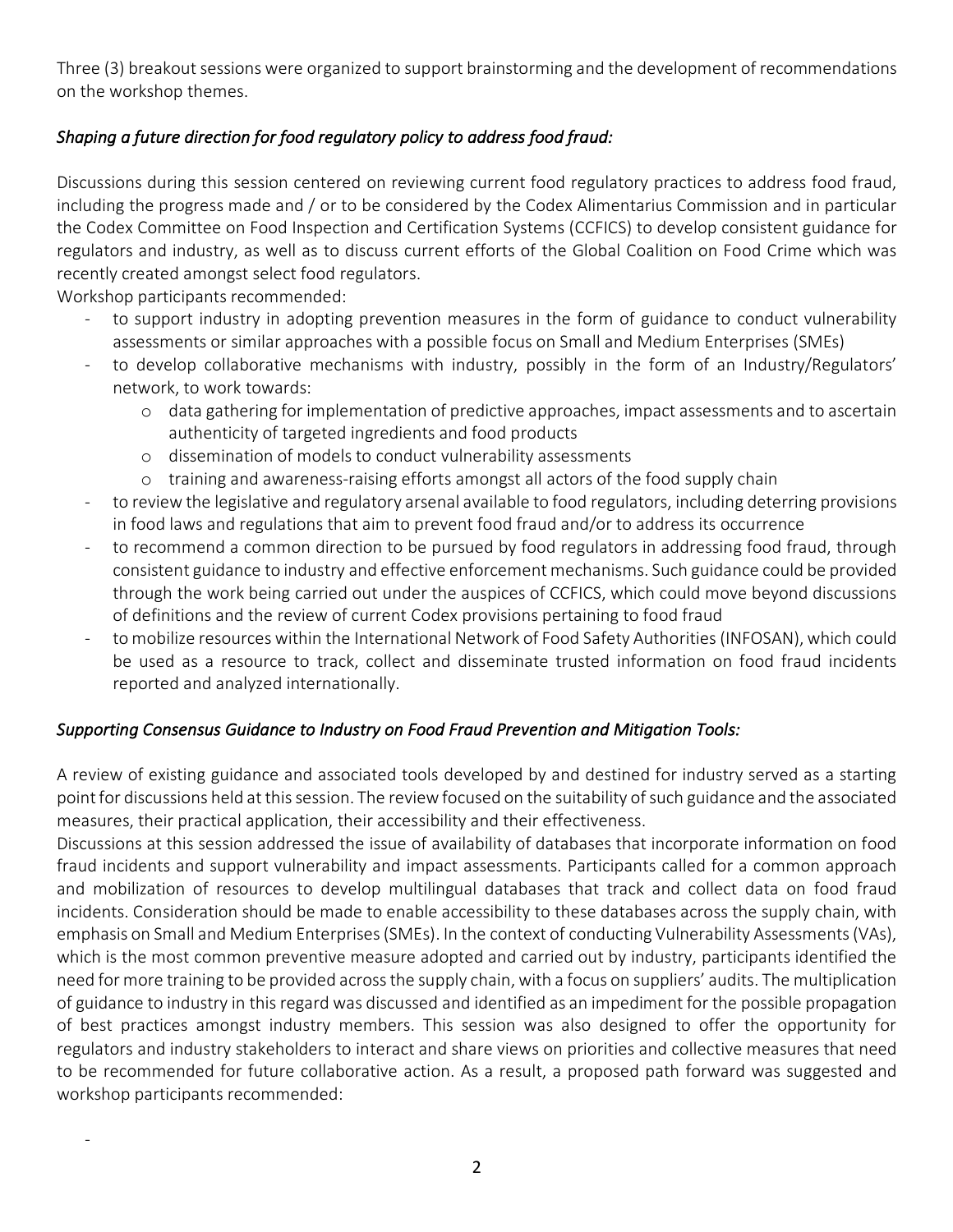- That efforts be made towards better clarity on the availability of data sources and their accessibility with the possibility to aim for more harmonization and integration of data formats;
- That a standardized approach to applying Vulnerability Assessments be targeted as part of a collective and collaborative effort amongst the stakeholder community;
- That Vulnerability Assessments be considered for the development of a consensus document or set of documents, gathering best practices, documented through experience gained by industry and guidance from regulators;
- That achieving the consensus and internationally acceptable guidance to prevent and manage food fraud be achieved through convening an Expert Consultation under the auspices of FAO/WHO, leveraging existing expertise and the momentum created through this series of workshop and other initiatives for international and multi-stakeholder collaboration;
- That the resulting consensus guidance from multi-stakeholder collaboration at the international level serve to underpin efforts of standardization under CCFICS/Codex;
- That efforts be made to pool resources and data sources in support of intelligence gathering and enabling the availability of the needed (and accessible) predictive tools (e.g., databases documenting incidents, predictive software and programs etc..) to conduct Vulnerability Assessments, according to the guidance adopted through consensus, as a result of multi-stakeholder engagement and collaboration at the international level
- That resources be pooled to support education and awareness of both consumers (to prevent food purchases from illegal and doubtful channels) and industry (to propagate food fraud prevention and mitigation measures across the supply chain) alike.
- That more data gathering and information sharing be undertaken to fill data gaps and document food legislative and regulatory measures associated with food fraud prevention and mitigation, food fraud case studies: their occurrence, root-cause analysis and learnings from their management, industry practices from the application of VAs, supplier verification and management, impact assessments, and consumer education campaigns undertaken by public and private partners to enhance awareness of consumers and industry players (in particular smaller actors) of food fraud and its consequences.
- That a common approach be attempted for communicating risks associated with food fraud, with a possible consistent message at the global level, including busting myths associated with inaccurate food fraud incidents and hoaxes, and with the possible development of partnerships between regulators and industry to achieve a coordinated communication approach.

## *Supporting Standardization Efforts of Analytical Methods Used in the Context of Food Fraud Prevention, under the auspices of AOAC International:*

This session follows the decision made by AOAC International to integrate the activities of the AOAC Special Taskforce on Food Fraud, as part of its regular initiatives and to prioritize action in relation with guidance and standardization of non-targeted testing.

It aimed at contributing to the documentation of methods needs to prevent and address food fraud. Discussion among stakeholders focused on what needed to be carried out, before validation of non-targeted testing methods, their experience in using such methods for food fraud prevention and considerations around the possible development of Standard Method Performance Requirements or SMPRs for non-targeted testing methods.

Experts contributing to these discussions recommended that: